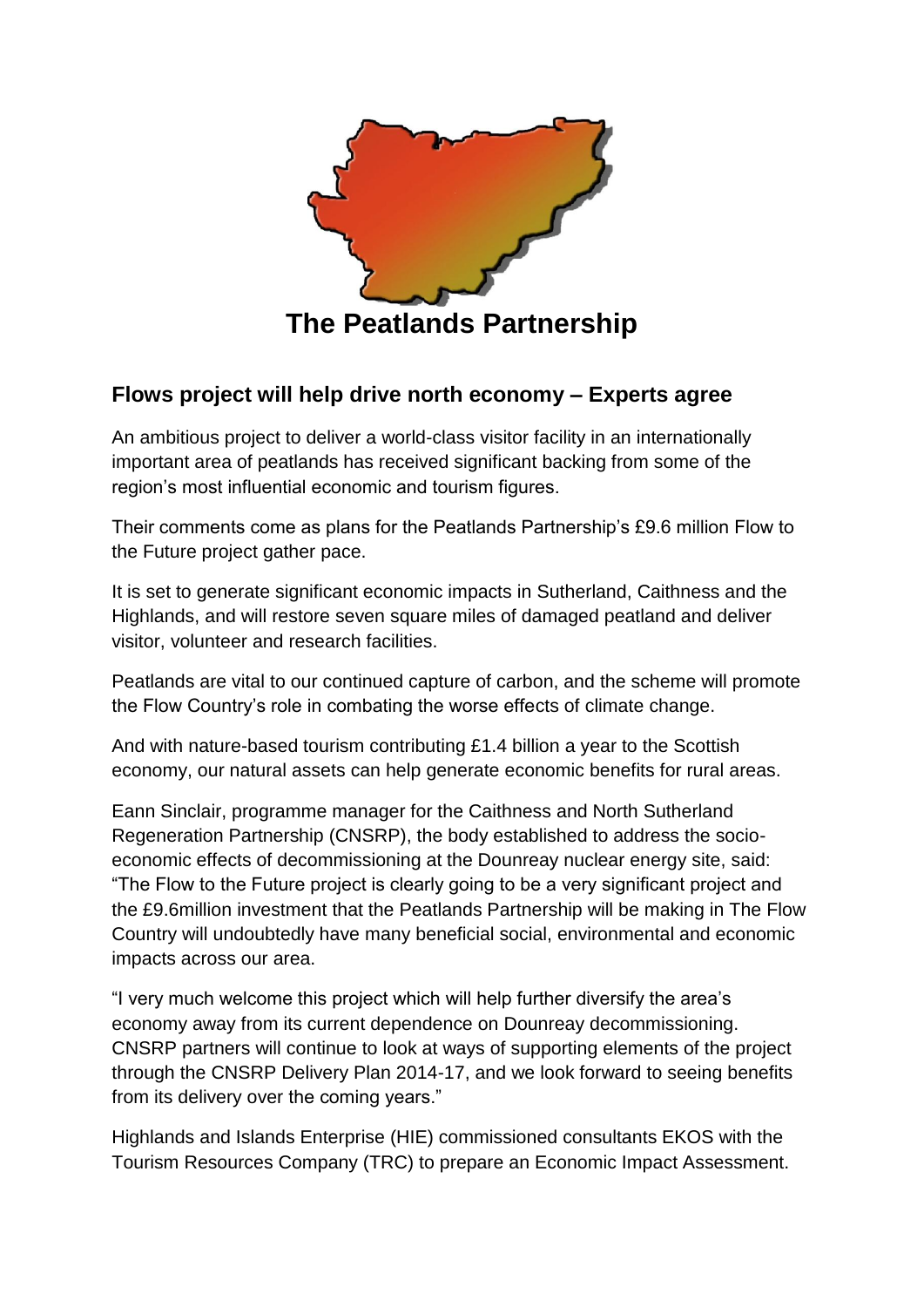Economists use a measurement called Gross Value Added (GVA) which estimates the additional money, over and above the actual project expenditure, that a project can generate in an area. During the Flow to the Future project it is predicted that GVA will be £740,000 in year two, stabilising to £190,000 in year six and onwards.

And over 30 years the GVA is estimated to be £6.3 million for Sutherland and Caithness – £10.2 million for the Highlands as a whole – helping to sustain local jobs and support fragile communities.

It is expected visitors to the RSPB's Forsinard Flows reserve will double after five years to more than 9000 a year. It will also create more jobs for the local area from the current 12 to an additional 26 FTE posts during the project and around 11 FTEs in future years. This includes contractors and others.

Joan Campbell MBE also welcomed the tourism potential of the Flow to the Future project.

The Melvich-based tourism expert and author stressed: "I am well aware of the need to further develop this area to encourage more sustainable growth both economically and socially. I cannot think of a more worthy project. To make the required impact, the development has to be big. This is, but will be developed sensitively across the Flow Country. This kind of project is badly needed, and I commend the Peatland Partnership for their entrepreneurial spirit and foresight. I wish them every success.

"This project will surely mean that Caithness and Sutherland has a future in tourism and will ensure its place on the worldwide map when people make their holiday plans seeking destinations that meet the needs of today's discerning visitor."

Joan also revealed she had read 'with considerable excitement' the Peatlands Partnership's plans to develop the Flow Country of Caithness & Sutherland and added: "I have worked for 50 years in tourism, both developing my own business before retirement and in mentoring many others across Scotland."

"Tourism is also at the heart of most of my voluntary work with boards and committees including being a member of the Highlands & Islands Tourism Awards board."

Across Scotland, 11% of total economic output is dependent on the natural environment and helps support more than 242,000 jobs.

## **FNDS**

## NOTES TO EDITORS

RSPB Scotland is the lead partner in The Flow to the Future project, a Peatlands Partnership project, which gratefully acknowledges funding from the Heritage Lottery Fund and from the following funders and supporters; Environmental Research Institute, European Regional Development Fund, Forestry Commission (Scotland),